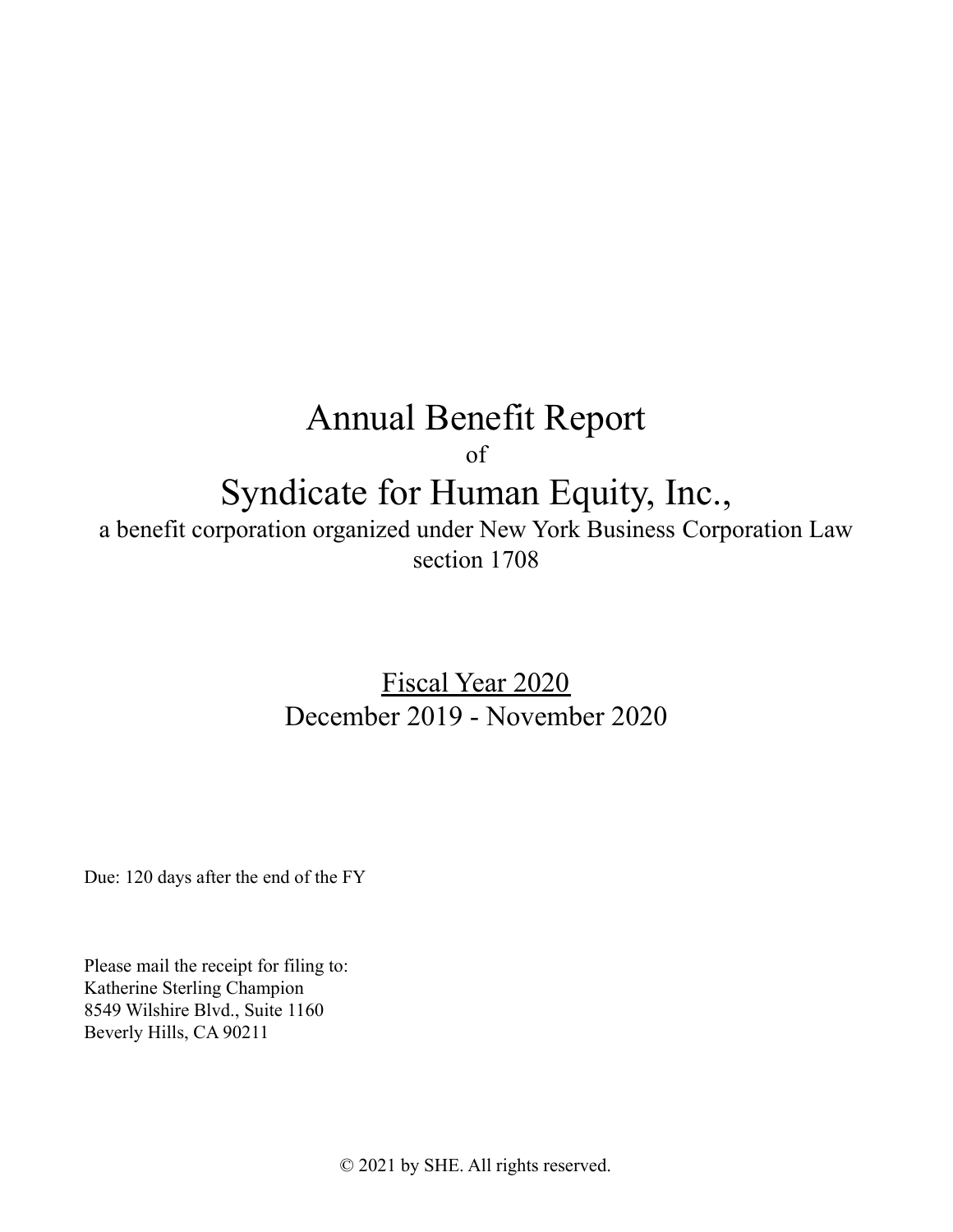## <span id="page-1-0"></span>Letter from the CEOs

Dear Reader,

It is with great honor and fortitude that I (and my Co-CEO, Ilana Broad) welcome you to the Syndicate for Human Equity, Inc.'s second annual Benefit Statement. It is no secret that this past year brought many challenges, especially to small businesses like ours. We spent most of 2020 responding and pivoting in response to the impact that COVID had on households, society, businesses, and the greater economy. Thankfully, the circumstances of the pandemic forced the world to re-evaluate the "status quo," leading to a significant increase in discussion and action around gender and racial equality. It was that, along with our commitment to being a Benefit Corporation and social enterprise, that invigorated our optimism and focus on serving our stakeholders, with hopes of our business having an even greater impact now, than before.

In our second year of operation, SHE proudly launched our suite of certification marks - the SHE Marks - and began certifying and serving our stakeholders. We were also able to implement a number of operations, considerations, and practices that serve our greater goal as a Benefit Corporation, publishing several individual reports recognizing our work to consider stakeholders, most notably making a public DEI Commitment to recognize Black women as stakeholders in our company and ensure vendor and contractor diversity.

Our 2020 B Impact Assessment saw an almost 17 point increase from 2019, reflecting our ongoing commitment to reaching Certified B Corp status, even as a nascent entity. With a strong plan of action in place for future operations, we look forward to continuing our efforts to operate by our values of integrity, inclusivity, humanity & sustainability.

This upcoming year, SHE is excited to realize more growth and new partnerships that aim to have an impact on women in business at a level that creates real change, both in the economy, and the workplace. Our passion and commitment to our mission of making gender equality an everyone issue is stronger than ever and we look forward to SHE playing a role in reaching economic gender parity in the U.S. and across the globe.

Sincerely,

Sterling Champion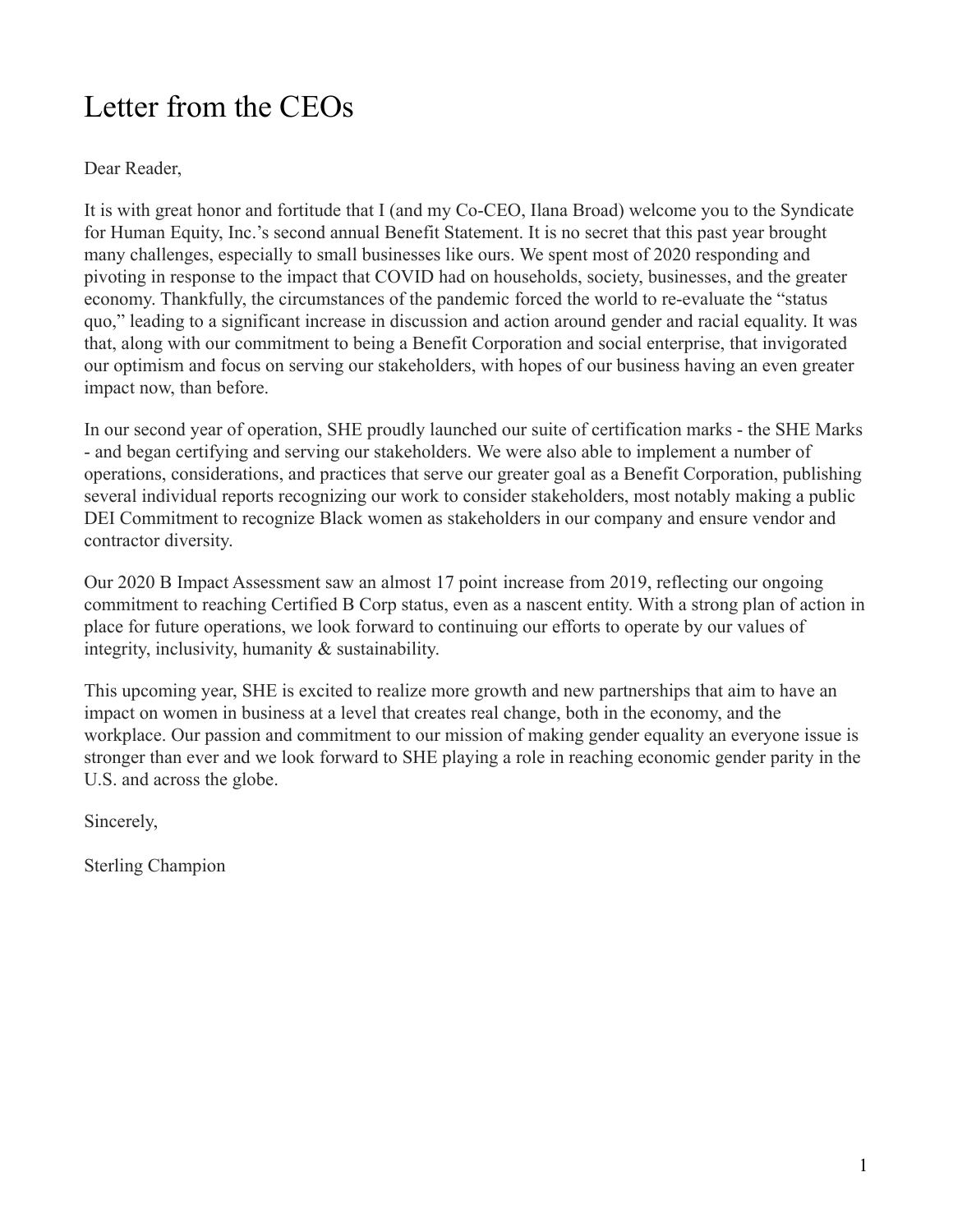# <span id="page-2-0"></span>TOC

| 1                |
|------------------|
| $\boldsymbol{2}$ |
| 3                |
| 3                |
| 3                |
| 3                |
| $\overline{4}$   |
| $\overline{4}$   |
| 6                |
| 6                |
| 8                |
| 8                |
| 9                |
| 9                |
| 9                |
| 9                |
| 10               |
| 10               |
|                  |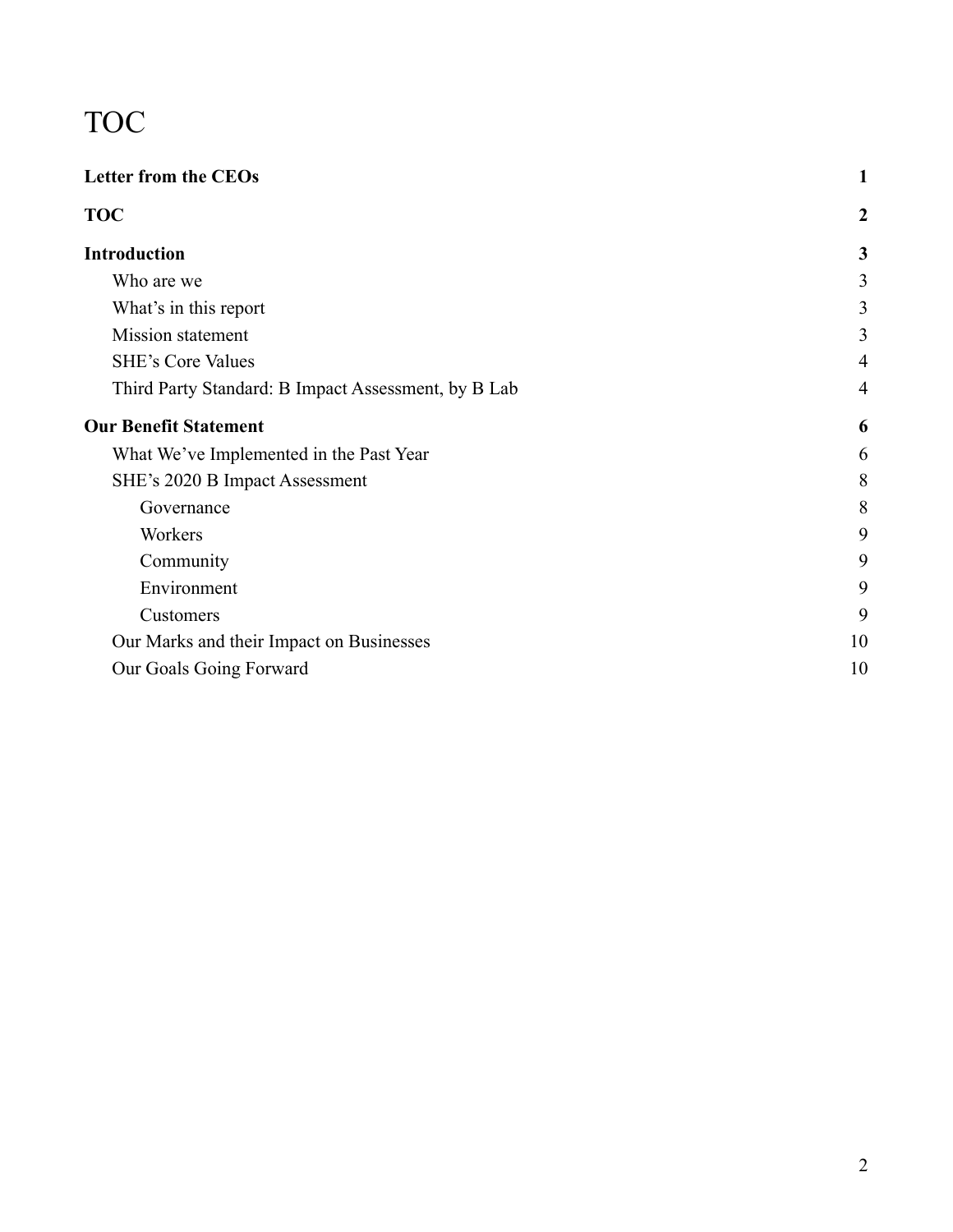## <span id="page-3-0"></span>Introduction

### <span id="page-3-1"></span>Who are we

The Syndicate for Human Equity, Inc., or SHE<sup>TM</sup>, is a benefit corporation working to make gender equality an everyone issue, one SHE Certified<sup>TM</sup> business at a time. SHE certifies and celebrates companies that are currently living by the gender equal future we imagine. Through certification, SHE is creating a means for companies to verify and transparently communicate their business practices with consumers, and for consumers to make educated purchasing decisions based on their values, ultimately expanding diversity in our economy. SHE envisions a gender equal future, where inequality and bias are issues we can address and impact as a community, moving the world closer to a more ethical economy that benefits all people.

## <span id="page-3-2"></span>What's in this report

An Annual Benefit Statement, required of all Benefit Corporations registered in New York under Business Corporation Law section 1708, is a collection of information regarding a corporation's general and specific public benefits. Benefit Corporations are different from traditional corporations in that the Benefit Corporation's "best interests" expressly include their positive impacts on workers, the community, the environment, and society overall, in addition to their own profitability. Each year, Benefit Corporations must explain what specific public benefits they are working towards as included in their business mission, and what, if any, general public benefits they accomplish or are working towards in the overall way they do business.

This report will lay out the ways in which  $SHE^{TM}$  works to create our specific public benefit, and the ways in which we embody a more general public benefit, in accordance with the requirements of New York State law. First, you will find our mission statement and core values, which represent the guiding lines by which we chart our course.

Thereafter, you will find our specific benefit statement, as registered with the New York State Department of State, Division of Corporations, along with an outline of circumstances that have hindered our accomplishment of this benefit, and an assessment of our performance relative to our specific and general public benefit goals.

Finally, you will find an explanation of the independent, third-party standard by which we have chosen to judge our performance, as well as our specific goals for the next year.

### <span id="page-3-3"></span>Mission statement

We will only reach parity if we all work together. That is why the Syndicate for Human Equity, Inc., or  $SHE^{TM}$ , is on a mission to make gender equality an everyone issue. SHE verifies the work being done across industries to prioritize (at least) equal inclusion of all women in the course of business and makes it easier to communicate those efforts using our 3 certification marks - SHEruns<sup>TM</sup>, SHEmakes<sup>TM</sup>, SHEowns<sup>TM</sup>. Our SHE Marks<sup>TM</sup> aim to serve both businesses and consumers in an effort to further the movement towards true gender parity in the workplace.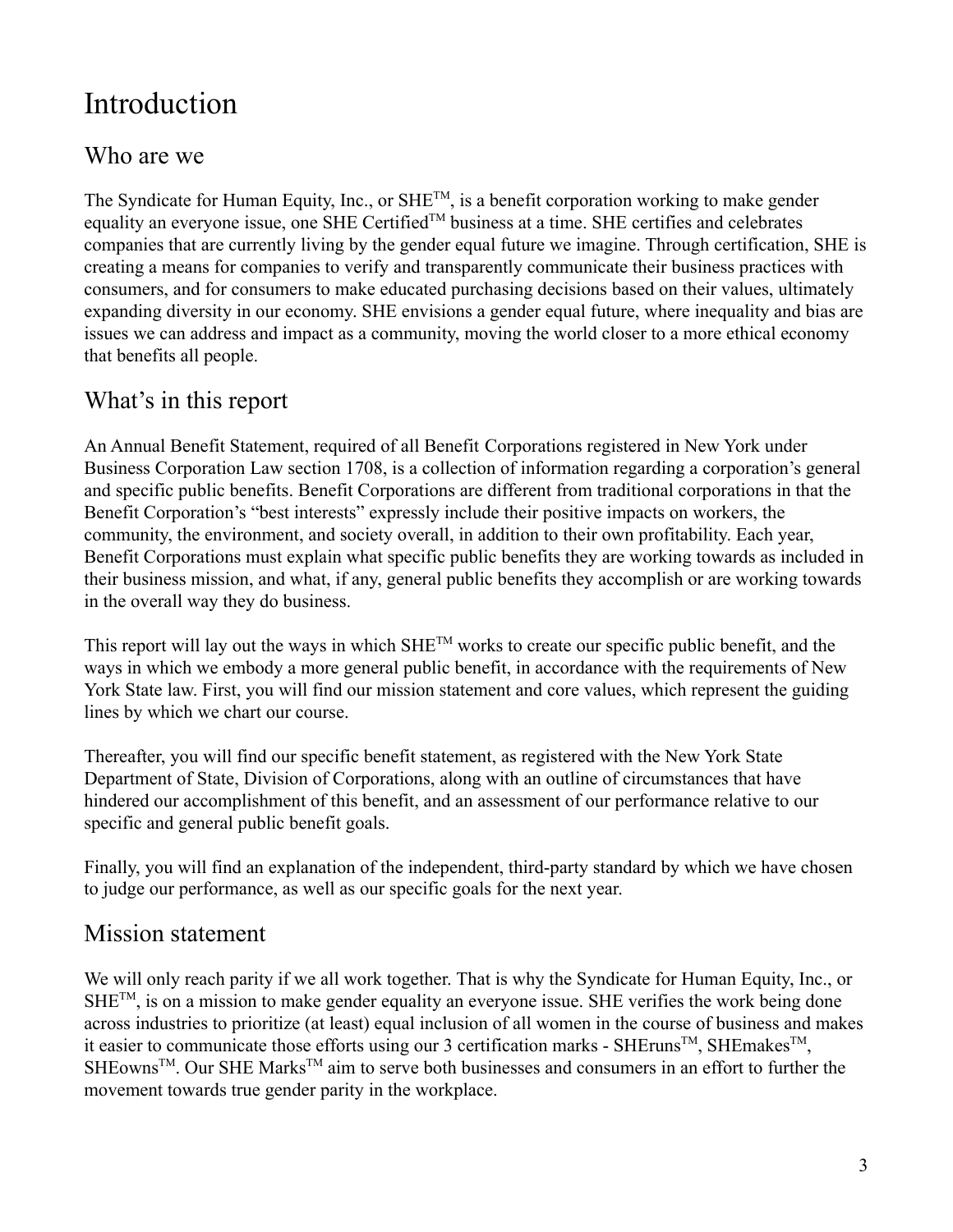SHE recognizes the collaborative effort needed at all levels to realize gender equality in the economy and around the world — that's why our standards apply to companies with at least 50% representation of women and/or gender diverse individuals in their ranks. SHE knows that we can only grow the pie when all of us are united, making space for all women in the economy to work alongside our male champions.

Through certification, our SHE Certified<sup>TM</sup> businesses can finally be recognized and commended for their work instituting gender equality in the workplace, and can join a growing community of SHE Certified businesses who share similar values. Using the standards our SHE Marks convey, SHE will educate and empower consumers to leverage their wallet as an extension of their values, harnessing their purchasing power to impact the global economy.

Our SHE Marks indicate that we are committed to a gender equal future, and we see the importance and impact of being the change we wish to see in the world. SHE envisions a more inclusive future where a SHE Mark is the norm, and where people of all genders and backgrounds value gender equity and collaborate to sustain gender equality in the workplace. We welcome you to our movement.

## <span id="page-4-0"></span>SHE's Core Values

**Integrity.** SHE is dedicated to building and maintaining trust and validity in our standards for the SHE **Marks** 

**Inclusivity.** SHE is determined to support, include, and appreciate *all* women at different levels of the workforce, because every effort matters.

**Humanity.** SHE is devoted to seeing and honoring the individual human being in everyone, through connection, recognition, and representation.

**Sustainability.** SHE is driven to have a positive and lasting impact on both the planet and the economy, because our collective future depends on it.

### <span id="page-4-1"></span>Third Party Standard: B Impact Assessment, by B Lab

The B Impact Assessment is a "tool a company can use to measure its impact on its workers, community, and environment, and customers." In taking the B Impact Assessment, a company can determine its public impact across five categories: governance, workers, community, environment, and customers.

The B Impact Assessment is scored out of 200 possible "points," which are awarded in different values based upon positive answers to a series of many questions. As B Lab explains, "[t]he Assessment comprehensively covers the impact of a business on all of its stakeholders, including its workers, suppliers, community, and the environment. The Assessment also captures best practices regarding mission, measurement, and governance." More information about B Lab's B Impact Assessment can be found [here.](https://bcorporation.net/b-economy)

We chose the B Impact Assessment as our third party standard because we found it to be the most thorough third party determination of a company's general public benefit. Additionally, we reviewed the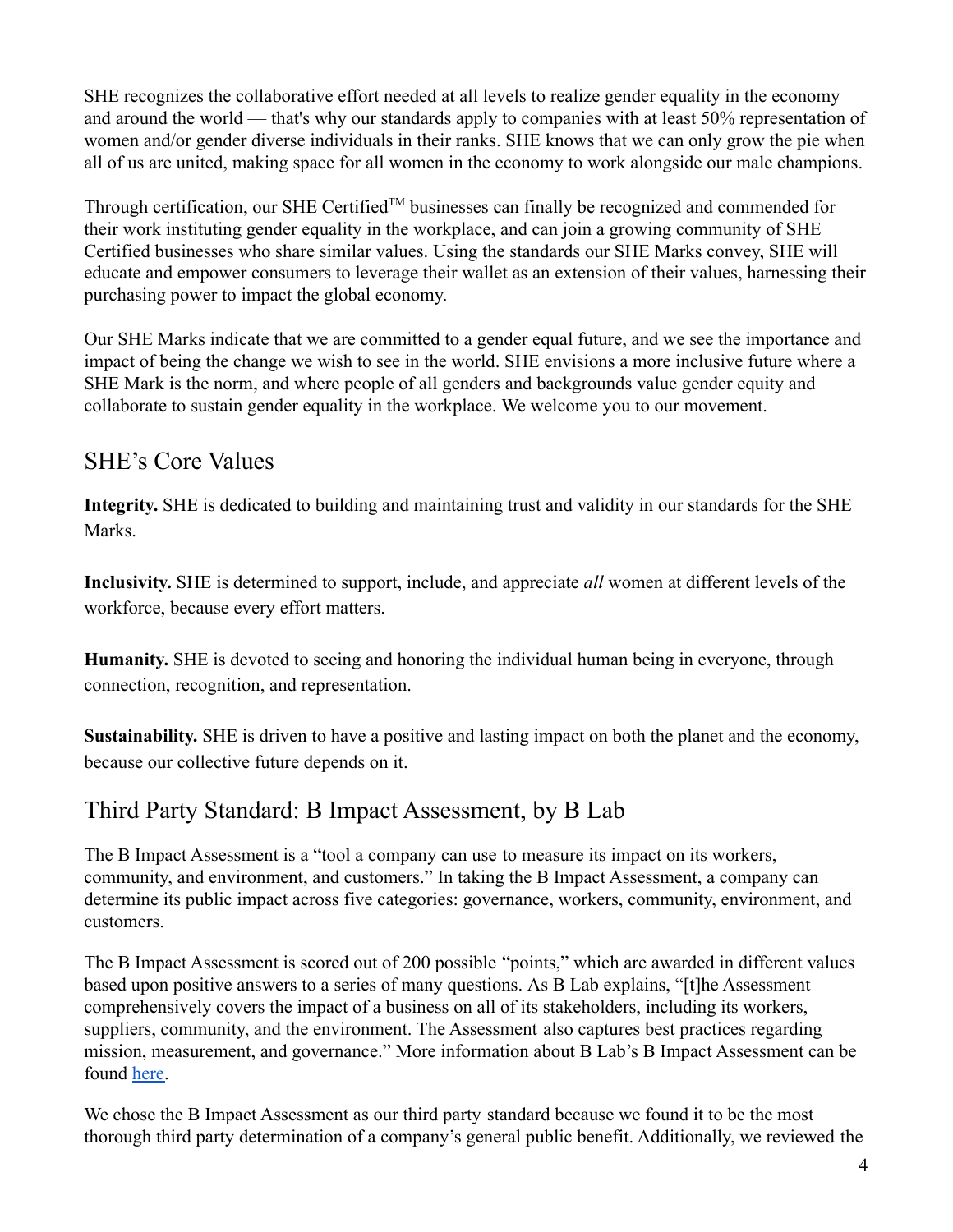processes by which B Lab amends existing B Impact Assessment standards and scoring, and we found it to be the most robust option available, including stakeholder engagement, multi-level review and approval, transparency and public comment periods, and even formal processes to ensure that internal review and revision is completed by a team made up of people of diverse backgrounds and life experiences.

This year, in addition to all the above reasons why the B Impact Assessment worked for SHE, B Lab has added a "goals" function to the assessment process, which allowed us to make time-based internal commitments to progress in specific areas. Those goals are laid out in the section titled "Our Goals Going Forward," below.

To summarize, we chose B Lab as our third party standard because we feel that their review comprehensively covers corporate action in line with values with which we agree, and also because we have found that B Lab embodies those values, as well.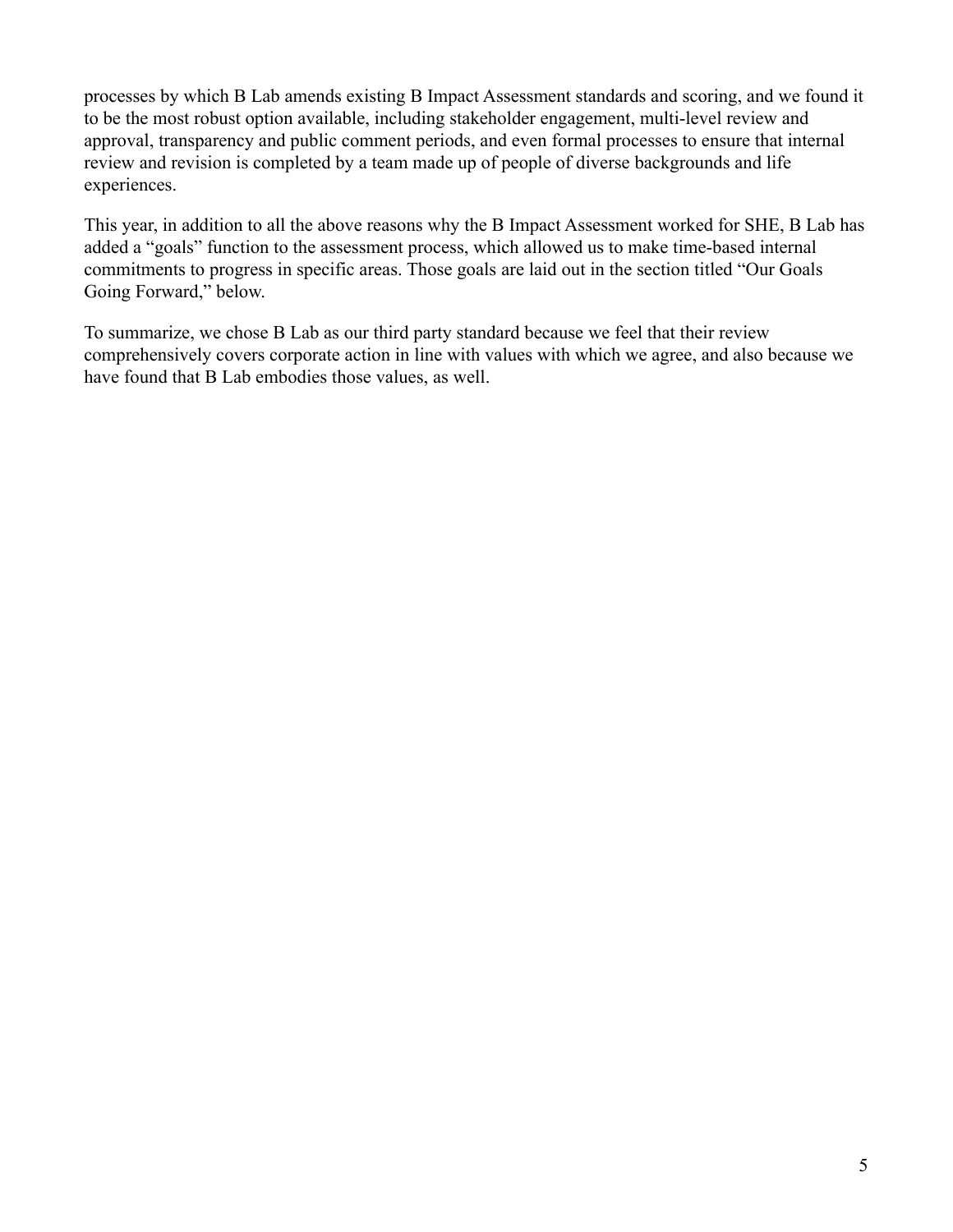## <span id="page-6-0"></span>Our Benefit Statement

As a Benefit Corporation registered with the State of New York, our Articles of Incorporation specify our specific public benefit as, "promoting economic opportunity for individuals or communities beyond the creation of jobs in the normal course of business." We chose to phrase our specific public benefit in this way so as to keep our goals as open ended as the State of New York would allow as we solidify our public offerings and gain a better understanding of our potential impact.

 $SHE^{TM}$  is working to highlight and honor businesses that meet our objective standards by verifying their claims of gender equality, and providing an easy avenue for consumers to support brands in accordance with their feminist values. In time, we believe that consumers' increased recognition of and spending with SHE Certified<sup>TM</sup> businesses will drive growth for these companies, granting them greater market share, increased revenues and overall impact and influence on business practice norms, pushing them towards prioritizing egalitarianism.

As we only officially launched in late 2020 due to delays caused by COVID-19, and we're still getting our first batch of "innovators" certified, SHE makes no claim as to the accomplishment of our specific public benefit in this last year. We can say, however, that we are excited to be offering applications for certification, so that companies can begin communicating and celebrating their values at point of sale. To put it succinctly: the greatest barriers to accomplishing our specific public benefit in this past year was the fact that SHE is still growing as well as the recent global COVID-19 pandemic and its impact on businesses around the world.

SHE is also working to pursue our more general public benefit of reaching broader global economic gender equality as we grow. SHE believes strongly that we must be the change we wish to see in the world - we have built that ethos into our operations plans. However with regards to this more general public benefit, similar limitations are present as we see regarding accomplishment of our specific public benefit: SHE foresees our operations and offerings having a larger impact on the economy, environment, and our communities as we grow and as the economy recovers from this pandemic.

In this Benefit Statement, we will go further in depth into the extent to which we currently accomplish these benefits, and the ways in which we plan to accomplish more of these goals as we grow.

### <span id="page-6-1"></span>What We've Implemented in the Past Year

There are many ways in which we've implemented consideration of our impact on stakeholders in our operations in this last year. Here are a few specific examples that we're proud of:

- SHE continues to operate by tracking and rewarding outcomes achieved instead of hours worked.
- *●* SHE provides and/or reimburses for cross-skills and/or management training. Just this past year, SHE has reimbursed for attendance to webinars regarding DEI and anti-racism, sales, marketing and social media, PR, mindfulness, leading teams, business services and utilities, SEO, and change management, to name a few.
- SHE has added accessibility text to social media sharing, as well as an accessibility app on our website.
- SHE ensures that all materials bought and sold are sent via USPS, using mailers made of recycled materials.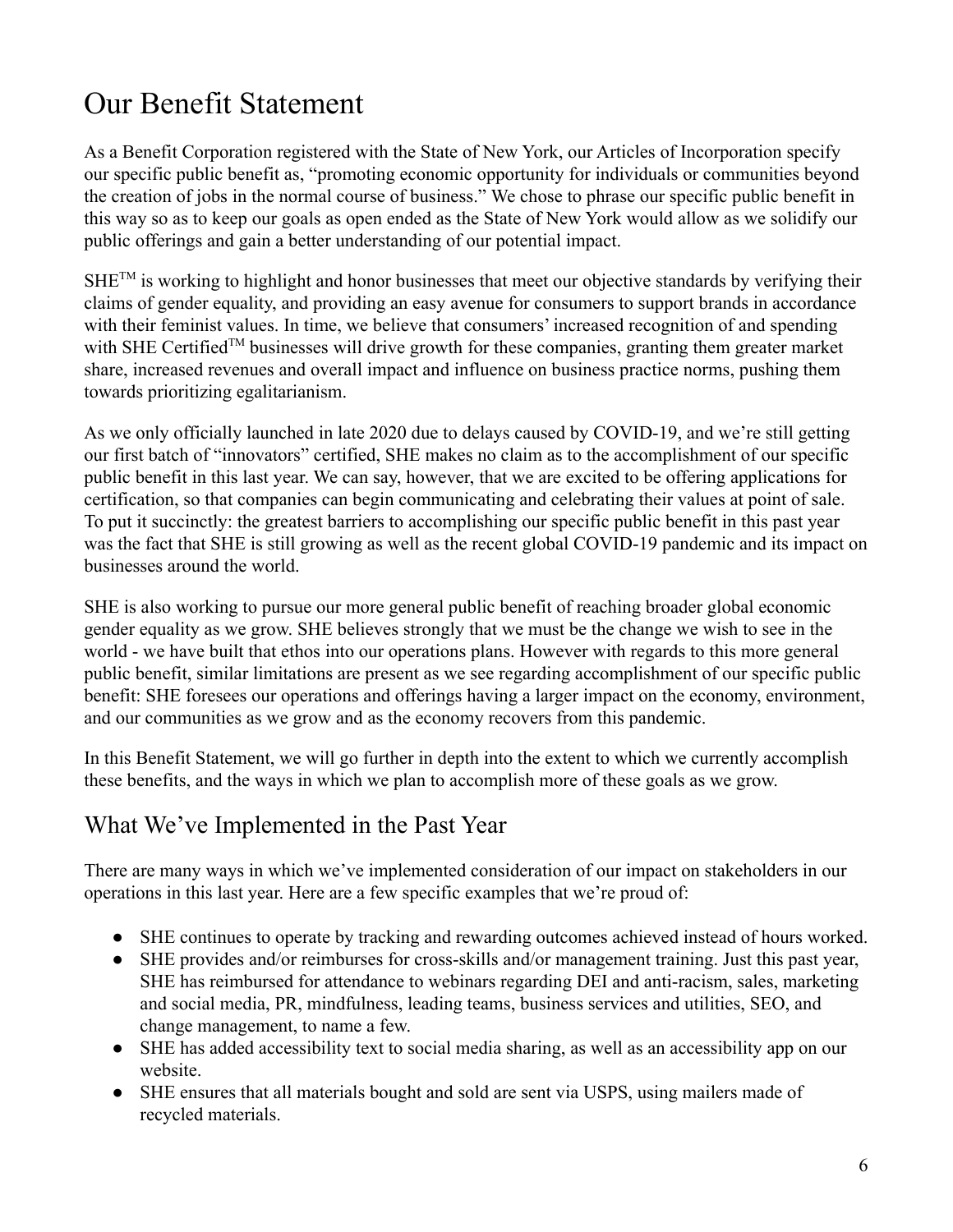- SHE expanded our internal definition of stakeholders to specifically consider and target Black women, in recognition of the fact that society (and feminist movements) have long prioritized others.
	- Additionally, we formalized inclusion of minorities in our social media strategy to reflect their representation in the economy.
- SHE has worked to intentionally support businesses owned by BIPOC and other underrepresented populations; SHE regularly reviews where our money is spent and whether those entities are in line with these values.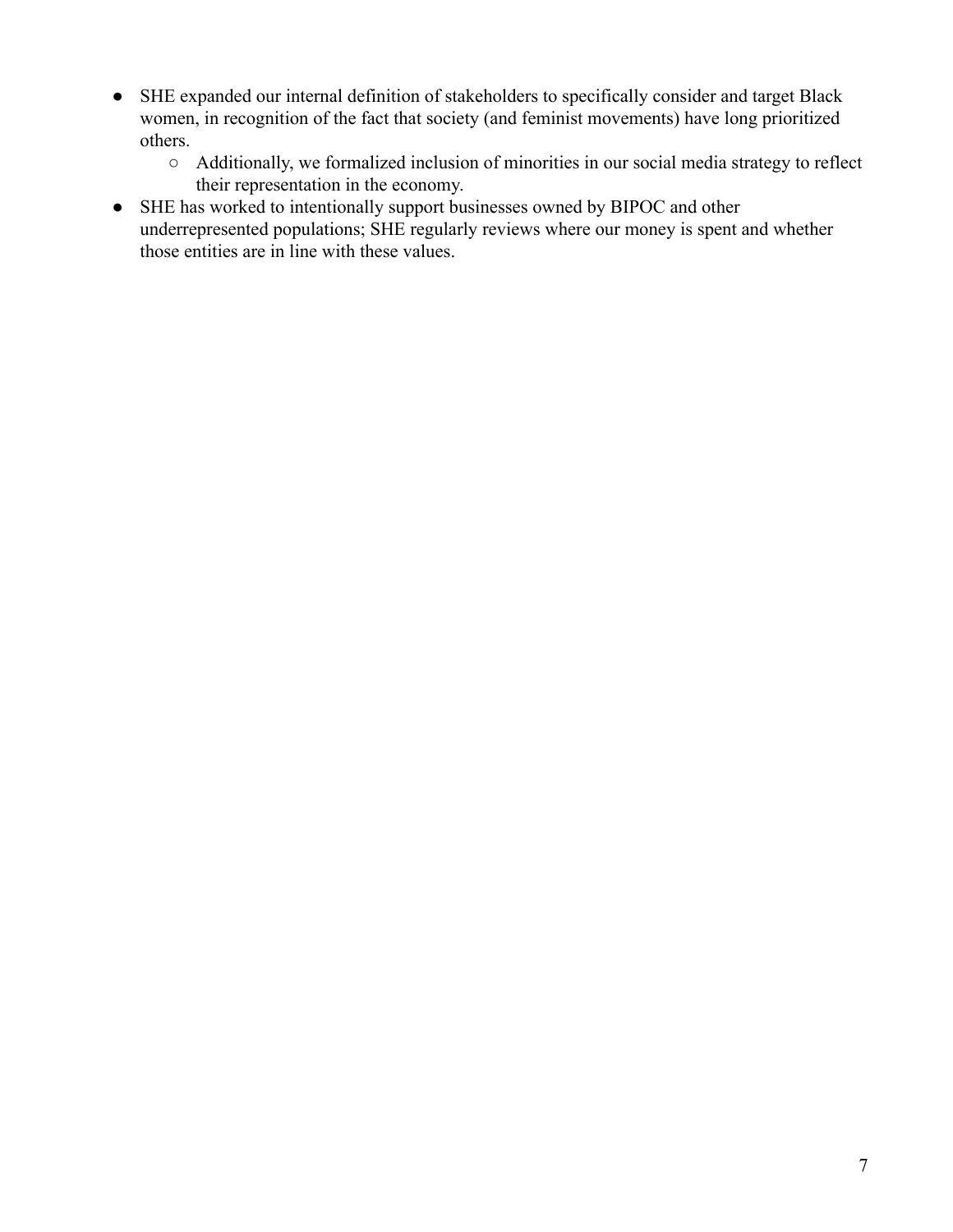## <span id="page-8-0"></span>SHE's 2020 B Impact Assessment

Out of a potential 200 points, we scored 52.6 points (an increase of 16.9 points over last year), apportioned across five categories as follows:

| Governance  | 14.2 | $-27$  |
|-------------|------|--------|
| Workers     | 13.9 | $+9.9$ |
| Community   | 19.2 | $+64$  |
| Environment | 32   | $+3.2$ |
| Customers   | 19   | $+0.1$ |

As a new start-up, we don't currently have operations or public offerings sufficient to respond affirmatively to a lot of the B Impact Assessment's questions. Regardless, in this last year of operation, we have prioritized incorporating these considerations into our operations, and we are proud to share those decisions here, broken down by category:

#### <span id="page-8-1"></span>Governance

- SHE has formal, written corporate mission and vision statements that contain commitments to positive social impact:
	- Our vision statement: SHE envisions a more inclusive gender equal future, where our SHE Marks increase the market-share of women-owned and run businesses and encourages other businesses to strive for gender equality.
	- Our mission statement: SHE is on a mission to make gender equality an everyone issue by empowering consumers to build a more inclusive economy.
- SHE regularly updates and publishes publicly accessible information regarding our current social responsibility practices and our plans to implement further policies in consideration of our impact on the world. These include our annual Benefit Statement, an Accessibility Statement, DEI Commitment, and Sustainability Commitment, each of which can be found on our website.
- The Board of Directors, while currently only made up of SHE's co-founders, receives regular updates regarding SHE's social and environmental impact. Specifically, this Benefit Report is shared throughout the company, as well as publicly.
- SHE has developed and implemented policies to identify and engage underrepresented stakeholders. SHE tracks and reports that engagement over time to the executive team via ongoing, regular review, and to the public via regular publication of these Benefit Reports.
- The company's highest level of corporate oversight is by the current owners:
	- Internal management of the company's governance is based on an organizational chart outlining the reporting structure of the company, and SHE holds regular team meetings to plan strategy and make operational decisions.
- SHE publicly shares information on our social and environmental performance annually (despite New York's Department of State requiring only bi-annual reporting):
	- SHE lays out our social and environmental programs.
	- SHE publishes our goals going forward (hereinbelow).
	- SHE presents this information in a formal report, including comparisons over time.
	- SHE relies on a comprehensive third party standard to judge our accomplishments and progress.
- SHE is a registered Benefit Corporation, meaning SHE has adopted a specific governance structure to publish and preserve our mission.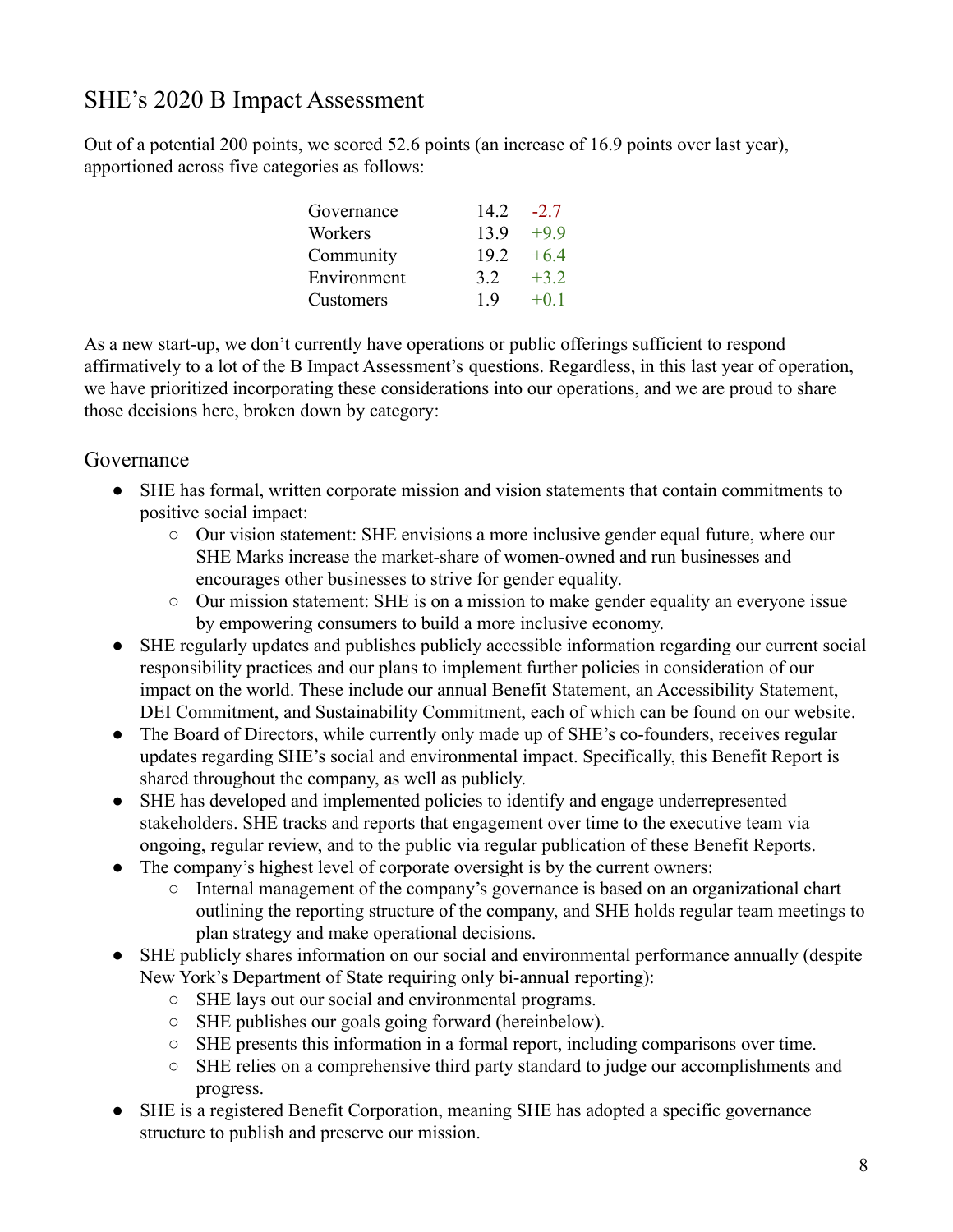#### <span id="page-9-0"></span>**Workers**

- SHE offers employees ownership opportunities by compensating them for labor with common stock. Additionally, all employees may elect a representative to the Board of Directors.
- SHE reimburses employees for non-career-specific skills training as well as professional development opportunities.
- SHE has processes in place to allow employees to give operational or strategic feedback, and provide an opportunity for employees to elect a representative to our Board of Directors.
- SHE allows employees to operate with self-management principles, setting work product goals as opposed to deadlines and required office hours.

### <span id="page-9-1"></span>Community

- SHE is operated and owned by one white woman and one person who identifies as an underrepresented gender and ethnicity.
- SHE has set diversity improvement goals regarding new hires and contractors. Additionally, our team regularly reviews job descriptions and contractor postings to ensure they are inclusive and equitable:
	- SHE measures our diversity and inclusion with regards to socioeconomic status, race, ethnicity, gender, age, and ability.
	- SHE tracks diversity of ownership amongst suppliers and contractors.
	- More than half of our purchases were from companies that are majority-owned by women or individuals from underrepresented populations.
	- SHE screens suppliers for social and environmental impact (including beyond what is required by regulations), good governance, third-party certifications, and demographics of owners and employees.
- Our owners and employees all work remotely, with systems in place to allow them to work from almost any time zone, so our "local impact" focus tends to surround materials we purchase that are shipped to us, and the businesses that sell them.
- Currently, 100% of SHE is owned by individuals who would qualify as non-accredited investors.
- More than 20% of our independent suppliers are local to the company's headquarters or relevant facilities.
- SHE works towards greater civic engagement by creating space for employees to complete pro-bono community service.
- Additionally, SHE offers discounted applications to underserved groups, namely BIPOC-owned companies.

### <span id="page-9-2"></span>Environment

- All of our employees work from home.
- SHE has policies regarding environmentally-preferred practices to implement in employees' home offices including, but not limited to, recycling appropriately, avoiding unnecessary printing, and managing energy use.

### <span id="page-9-3"></span>Customers

- Our marks and their use addresses a social and economic problem.
- SHE strictly manages privacy and security of customer data: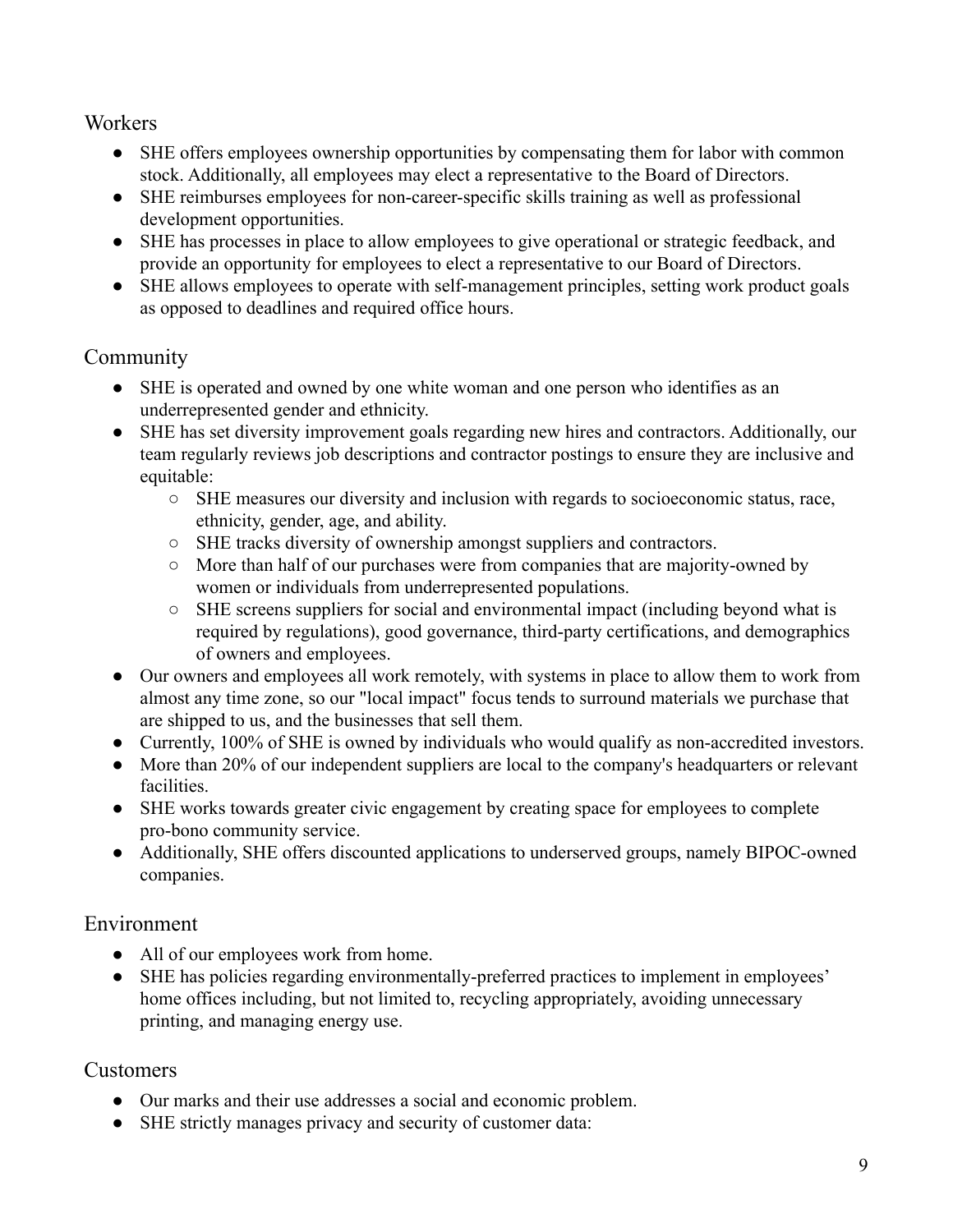- SHE requests that applicants de-identify all information submitted in their application to protect their employees' privacy.
- SHE has a formal and publicly-available privacy policy via our website.
- SHE ensures that users have the opportunity to learn what information is collected, how long it's preserved, how it's used, and whether or not it's shared with other entities.
- SHE's email list and marketing strategies are GDPR and CCPA compliant.
- SHE monitors customer outcomes and incorporates customer feedback into operations.

### <span id="page-10-0"></span>Our Marks and their Impact on Businesses

Certification marks offer individuals the opportunity to "vote with their wallet," so to speak. This means that a consumer can use the information shared with them via a certification visible at point of purchase to direct their spending towards entities that share a customer's values. Certifications do much more for the economy than simply inform consumers: they build trust and they incentivize intelligent spending.

The best way to positively impact the economy using certification marks is to ensure that the marks being relied on have publicly available and unmoving standards. At SHE, our three marks' standards are [published publicly,](http://www.theshemark.com/she-program) and any changes to the SHE Program are recorded, dated, and published as well. This means that consumers can trust that they understand what a SHE Mark indicates, and can verify and review those standards at any time.

Additionally, SHE requires ongoing review *during the term of certification* in certain instances where a company's workforce may change during the certification term. For instance, should an applicant company exhibit a higher turnover rate, SHE may require the submission of updated records in 6-month intervals, and failure to adhere to SHE's standards in an updated submission may result in termination of an applicant's license to use our marks.

Absent these published and stringent standards, certification systems may have private incentives to adjust their qualifications in favor of their own profitability. In line with our value of integrity, SHE will never adjust our certification standards in favor of our own profitability. At SHE, we believe that the efforts detailed in this subsection ensure that consumers and companies alike can trust and rely on our marks when they're seen in the marketplace, effectively allowing consumers to impact the economy to work towards gender equality.

## <span id="page-10-1"></span>Our Goals Going Forward

- With regards to stakeholder engagement, SHE strives to further identify underrepresented stakeholder demographics, report the results of those audits and other social/environmental performance more specifically, and formalize more processes to gather such information.
- SHE aspires to provide more thorough employee performance reviews, including with more specific feedback regarding social/environmental performance goals.
- SHE is working to implement yearly employee feedback regarding company performance and employee satisfaction.
- SHE is in the process of drafting an employee manual/handbook, which will clarify and lay out our non-discrimination statement, anti-harasssment policy, grievance resolution process, support for collective bargaining, recommended environmental sustainability efforts, whistlelower policy, and a clear prohibition on child or compulsory labor internally and within our contractors.